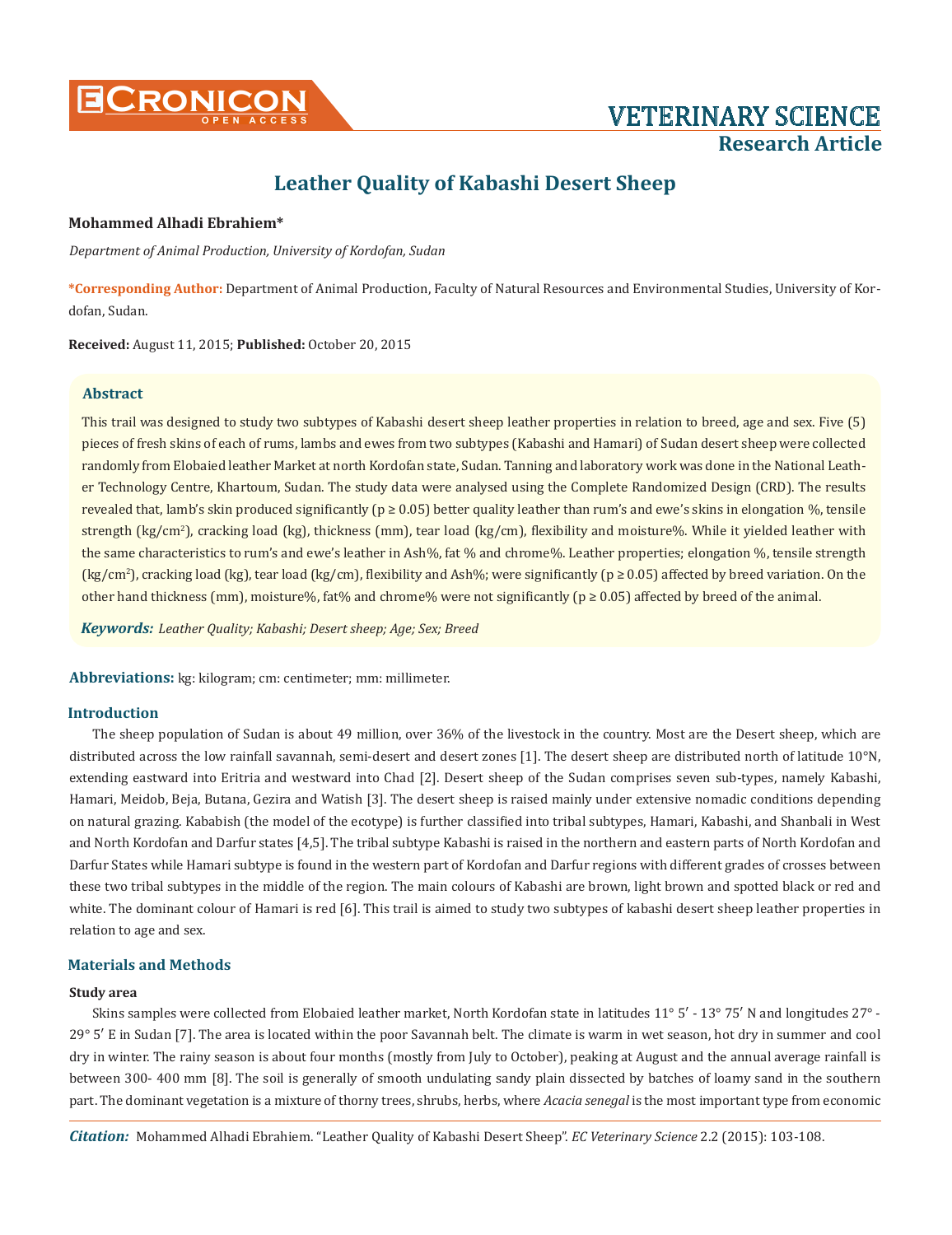#### **Leather Quality of Kabashi Desert Sheep**

point of view, for it produces Gum Arabic which is considered as the best cash crop*, Acacia nilotica, Acacia nubica, Boscia senegalensis, Sclerocarya birrea, Guira sengegalensis, Albezzia amara, Terminalia browni and Combretum cordofanum are also available. Grasses include Dactyloctinium aegyptiun, Cenchrus biflorus, Echnochloa colonum, Eragrostis tremula, Andropogon gayanus, Zornia glockidata*, and *Ipomea cordiosepala* [9]. During the dry season there are two grazing periods a day. The first grazing period in the early morning and the second in the evening and the latter may extend to midnight. Animals rest during the hot hours of the day. Lambs may be herded alone or sometimes left to run with their dams until evening [8].

#### **Skin samples collection and tanning procedures**

Five (5) pieces of fresh skins of each of rums, lambs and ewes from two subtypes (Kabashi and Hamari) of Sudan desert sheep were collected randomly from Elobaied leather Market at north Kordofan state, Sudan. These skins were cured by salt-drying technique where the salt (common salt Nacl<sub>2</sub>) was added as 1/3 of skin weight. The cured skins were transported to Khartoum national leather Centre for tanning and laboratory analysis. Leather was prepared from sheep skin according to the following main steps: Soaking, liming, de-liming, bating, degreasing, pickling, tanning, neutralization and re-tanning.

Sampling and assessment of chemical and physical characteristics were done according International Standards Organization (ISO) [10,11]. Physical properties like tensile strength and elongation percentage according to [12], Flexibility test [13] and tearing load and resistance to grain cracking [14,15] were assessed. Moisture, total Ash, fats and oils contents were determined according to described by society of leather trades chemists [16] and chromium content according to method ISO [17] procedures.

#### **Statistical Analysis**

The data were statistically analysed using Complete Randomized Design (CRD) [18]. Duncan's Multiple Range Tests (DMRT) was used for means separation.

# **Results and Discussion**

#### **Effect of age on leather quality of Kabashi desert sheep**

As shown in table 1, elongation % was significantly affected ( $p \ge 0.05$ ) by the age of the animal. The proper elongation percent was recorded at lamb and rum leather of  $58.7 \pm 2.8$  and  $58.3 \pm 3.6$  respectively. While for ewes, elongation percent was  $65.8 \pm 2.9$  which exceeded the accepted limit for upper, garment and lining leather that estimated at 60% by SSMO [19-21]. Tensile strength (kg/cm<sup>2</sup>) results were significantly affected ( $p \ge 0.05$ ) by animal age, and in the suitable standard of [19-21] for upper, lining and garment leather. Cracking load (kg) was significantly affected ( $p \ge 0.05$ ) by animal age, and the high records were obtained at lamb's leather followed by rum's leather and last ewe's leather. Thickness (mm) results were significantly affected ( $p \ge 0.05$ ) by animal age, and the higher value was seen in lamb's leather of 1.57 ± 0.1 mm. Thickness results were according to Sudanese standard and metrology organization (SSMO) standards for upper, lining and garment leather [19-21]. The high records of Tear load (56.4 ± 1.5 kg/cm) were assessed in lamb's leather and it significantly different ( $p \ge 0.05$ ) from those of rums and ewes leather. Lamb's leather scored better level of flexibility of 1.4  $\pm$  0.7 followed by ewe's leather of 2.3  $\pm$  0.9 and the least one was observed in rum's leather of 3.6  $\pm$  0.8.

Chemical contents of Ash%, fat %and chrome% of sheep leather were not affected ( $p \ge 0.05$ ) by the animal age. While moisture% results were significantly affected ( $p \ge 0.05$ ) by the animal age. The high content of moisture of 12.8 ± 1.7 was reported at ewe's leather of Kabashi sheep. All chemical constituents were in agreement with SSMO standards for leather chemical thresholds [19-21].

| <b>Quality parameters</b>                        | Ages                           |                             |                              |
|--------------------------------------------------|--------------------------------|-----------------------------|------------------------------|
|                                                  | <b>Rum</b>                     | Ewe                         | Lamb                         |
| Elongation %                                     | $58.3 \pm 3.6^{\circ}$         | $65.8 \pm 2.9^{\text{A}}$   | $58.7 \pm 2.8$ <sup>B</sup>  |
| Tensile strength $\frac{\text{kg}}{\text{cm}^2}$ | $186.80 \pm 12.9$ <sup>B</sup> | $159.10 \pm 13.1^c$         | $206.40 \pm 12.3^{\text{A}}$ |
| Cracking load (kg)                               | $19.2 + 1.1^B$                 | $16.1 \pm 1.4C$             | $22.5 \pm 1.3^{\text{A}}$    |
| Thickness (mm)                                   | $1.34 \pm 0.1^{\text{B}}$      | $1.22 \pm 0.1$ <sup>c</sup> | $1.57 \pm 0.1^{\text{A}}$    |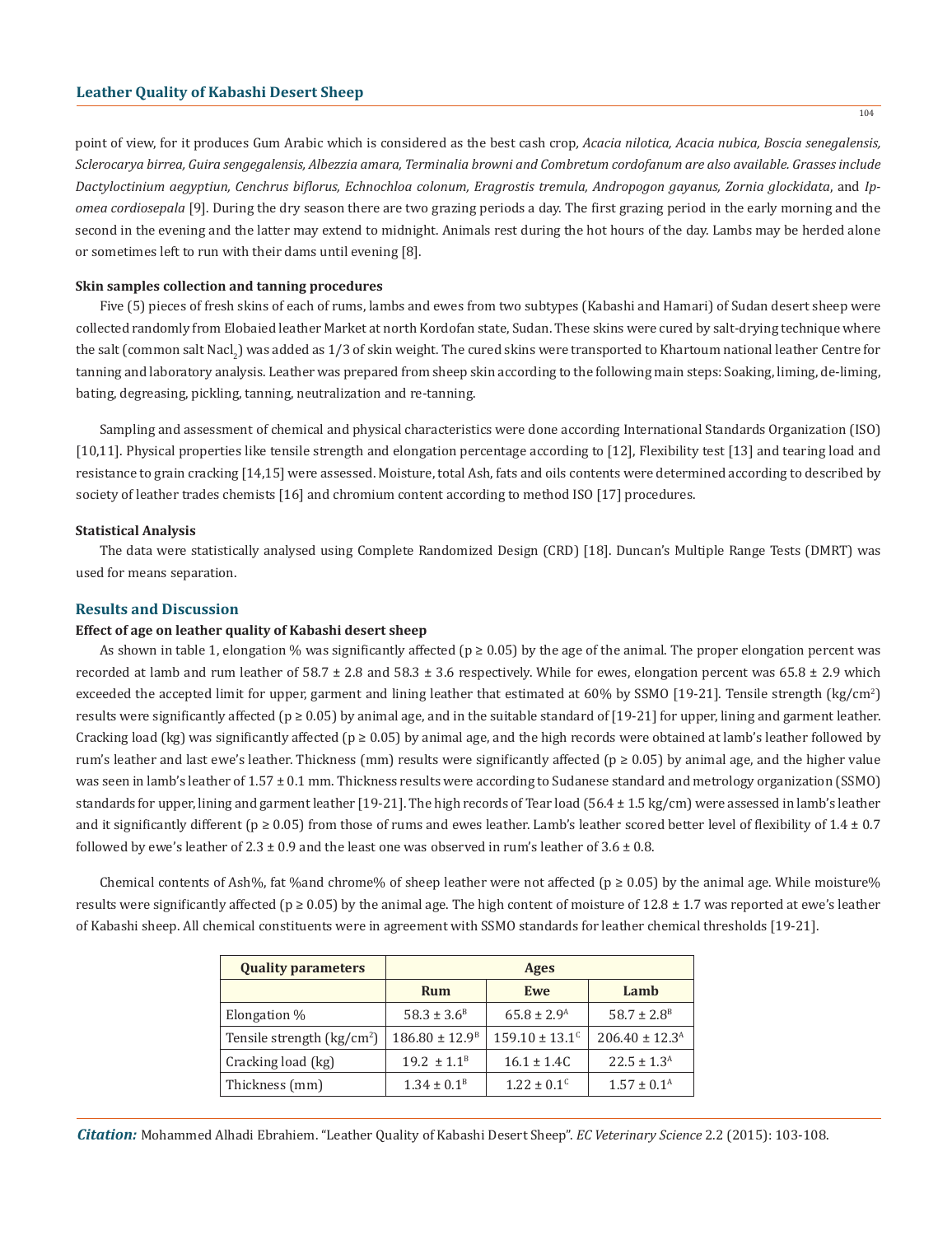| Tear load (kg/cm)  | $43.5 \pm 1.4^B$           | $33.6 \pm 1.2^c$          | $56.4 \pm 1.5^{\text{A}}$ |
|--------------------|----------------------------|---------------------------|---------------------------|
| Flexibility degree | $3.6 \pm 0.8$ <sup>A</sup> | $2.3 \pm 0.9^{\circ}$     | $1.4 \pm 0.7^{\circ}$     |
| Moisture%          | $9.6 \pm 2.1^{\circ}$      | $12.8 \pm 1.7^{\rm A}$    | $9.7 \pm 1.9^{\text{B}}$  |
| Ash $%$            | $2.74 \pm 0.2^{\rm A}$     | $2.75 \pm 0.1^{\text{A}}$ | $2.64 \pm 0.3^{\text{A}}$ |
| Fat $%$            | $4.07 \pm 0.4^{\text{A}}$  | $3.78 \pm 0.7^{\rm A}$    | $4.30 \pm 0.5^{\text{A}}$ |
| Chrome%            | $3.08 \pm 0.5^{\text{A}}$  | $3.02 \pm 0.7^{\rm A}$    | $3.01 \pm 0.6^{\text{A}}$ |

*Table 1: Effect of age on leather quality of Sudan Kabashi desert sheep during January 2015. Means in the same row with the same letter are not significantly different (* $p \ge 0.05$ *).* 

#### **Effect of breed type on leather quality of Kabashi desert sheep**

As shown in table 2, elongation percents were significantly ( $p \ge 0.05$ ) affected by breed. Hamari Sudan desert sheep breed was exhibited the highest elongation percent of 64.93 ± 3.1. These results were higher than those reported by Sudha [22], Salehi., *et al*. [23], Passman and Sumner [24]. Otherwise, these findings were similar to Teklebrhan., *et al*. [25], Craig., *et al*. [26] and Jacinto., et al. [27] while native Ethiopian sheep lamb leathers, had higher tensile strength and percentage elongation at break. Tensile strength kg∖cm² was statistically different (p ≥ 0.05.) between Hamari and Kabashi subtypes. Teklebrhan., *et al*. [25], Ebrahiem., *et al*. [28] and Oliveira ., *et al*. [29] a statistically reported similar tensile strength in lambs of Ethiopian sheep breeds. However, it is below the estimated value for the parameter (203.6 ± 5.1 kg /cm<sup>2</sup> ) that studied by Sudha [22], Salehi., *et al*. [23], Passman and Sumner [24]. In addition, these results were in line with Teklebrhan., *et al*. [25], Craig., *et al*. [26] and Jacinto., *et al.* [27] who reported that, the native Ethiopian sheep lamb leathers had numerically higher tensile strength and percentage elongation at break. This is indicative that leather produced from these breeds is stronger and could be extend more before the grain cracks. Resistance to grain cracking N/cm<sup>2</sup> was affected by breed. Kabashi subtype was scored high load of 23.33 ± 3.6. Similar results of significant difference were reported by Sudha [22], Salehi., *et al*. [23], Passman and Sumner [24] and Ebrahiem., *et al*. [28] when they studied different breed's leather proprieties. Craig., *et al*. [26] and Oliveira., *et al*. [29] reported that the strength and distension at grain crack and break of a leather act as a guide as to how the material will perform when a multi-directional stress is applied. Grain crack is primarily considered as a measure of the strength of the grain layer within the tested material. Generally, these variables are more important in shoe upper leather, although optionally used in garment leather as physical quality parameter. The leather thickness was statistically comparable between Hamari and Kabashi subtypes. This result was in line with Sudha [22], Salehi., *et al*. [23], Passman and Sumner [24], Ebrahiem., *et al*. [28] and Oliveira., *et al*. [29] who observed that, thickness of skin was not affected by sheep lamb breed and high degrees of homogeneity in thickness among different genotypes was obtained. Kabashi Sudan desert sheep subtype scored the tear load of  $54.47 \pm 10.5$  kg/cm and which was statistically higher ( $p \ge 0.05$ ) than that of Hamari subtype (44.53 ± 8.9 kg/cm). These findings were similar to observations of Sudha [22], Salehi., *et al*. [23], Passman and Sumner [24] and Ebrahiem., *et al*. [28] On crust tanned sheep leather from different types.

Hamari subtype scored the better degree of flexibility (2.13  $\pm$  1.1). This value was significantly different (p  $\geq$  0.05.) than that was scored by Kabashi (3.73  $\pm$  1.3). Similar result of significant difference in flexibility properties among desert sheep breeds was detected by Ebrahiem., *et al*. [28], Teklebrhan., *et al*. [25] and Oliveira., *et al.* [29] reported no significant difference when they studied different sheep leather of different breeds. No significant difference was detected (p ≥ 0.05) on moisture% between the two studied subtype of Kabashi desert sheep. This result is different from which was reported by Ebrahiem., *et al*. [28] who detected significant difference among Sudan desert sheep subtype leather moisture percent. Otherwise, this result is in line with Sudha [22], Salehi., *et al*. [23], Passman and Sumner [24] on crust tanned sheep leather.

Significant different (p ≥ 0.05) was detected on leather Ash of Hamri and Kabashi subtypes of desert sheep. Ebrahiem., *et al*. [28] reported insignificant difference in desert sheep. However, these values of Ash% of 2.88 and 2.54 for Hamri and Kabashi subtypes leather were lower than that reported by Sudha [22], Salehi., *et al*. [23] and Passman A and Sumner [24].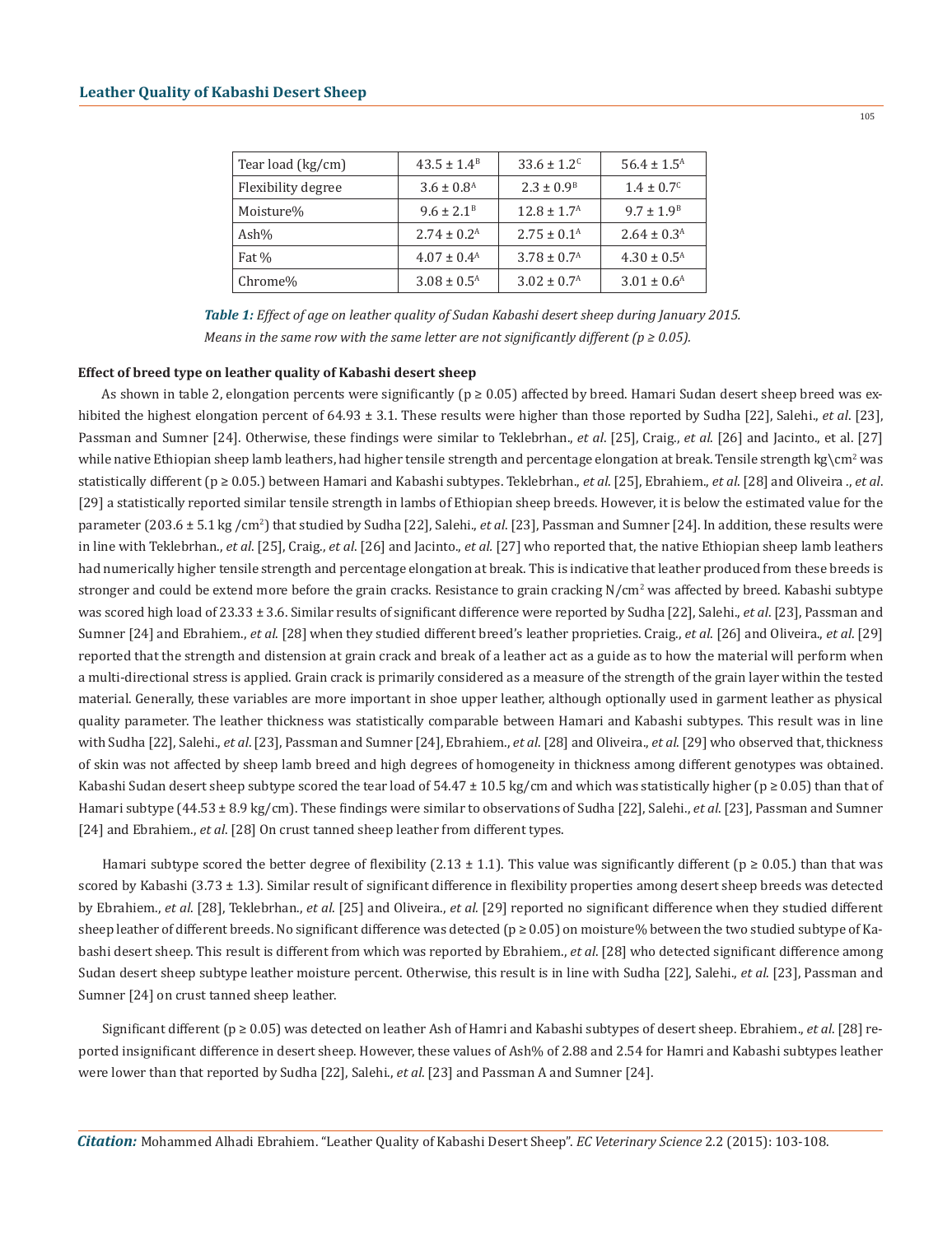No significant difference ( $p \ge 0.05$ ) was detected in leather fat% between Hamri and Kabashi subtypes. Different result was reported by Ebrahiem., *et al.* [28] who observed that, fat contents within Sudan desert sheep leather were significantly different (p ≥ 0.05) between breeds. These values of fat contents were in estimated range of natural fat content of sheep leather after degreasing (reducing the natural fat content) that ranged from 3-5% Sarkar [30].

No significant difference was detected at chrome% between desert sheep subtypes. However according to Ebrahiem., *et al*. [28] Chrome oxide percent was significantly affected ( $p \ge 0.05$ ) by breed.

| <b>Quality parameters</b>          | <b>Breeds</b>                |                              |
|------------------------------------|------------------------------|------------------------------|
|                                    | <b>Hamari</b>                | Kabashi                      |
| Elongation %                       | $64.93 \pm 3.1^{\text{A}}$   | $59.27 \pm 3.7^B$            |
| Tensile strength $\frac{kg}{cm^2}$ | $168.80 \pm 29.3^{\text{B}}$ | $189.40 \pm 32.1^{\text{A}}$ |
| Cracking load (kg)                 | $19.13 \pm 3.7^B$            | $23.33 \pm 3.6^{\rm A}$      |
| Thickness (mm)                     | $1.37 \pm 0.2^{\rm A}$       | $1.39 \pm 0.2^{\text{A}}$    |
| Tear load (kg/cm)                  | $44.53 \pm 8.9^{\circ}$      | $54.47 \pm 10.5^{\text{A}}$  |
| Flexibility degree                 | $2.13 \pm 1.1^B$             | $3.73 \pm 1.3^{\rm A}$       |
| Moisture%                          | $10.47 \pm 2.2^{\text{A}}$   | $10.93 \pm 2.7^{\text{A}}$   |
| Ash $%$                            | $2.88 \pm 0.2^{\text{A}}$    | $2.54 \pm 0.2^B$             |
| Fat %                              | $3.79 \pm 0.7^{\rm A}$       | $4.31 + 1.1A$                |
| Chrome%                            | $3.09 \pm 0.6^{\rm A}$       | $2.98 \pm 0.5^{\text{A}}$    |

*Table 2: Breed effect on leather quality of Sudan Kabashi desert sheep during January 2015. Means in the same row with the same letter are not significantly different (p*  $\geq 0.05$ *).* 

# **Conclusion**

Lamb's skin was exhibited better quality leather than rum's and ewe's skins in most of leather quality parameters. . Breed variation affected on leather physical properties. On the other hand leather chemical parameters were not affected by breed. From this study it can be concluded that leather quality of Kabashi subtype was superior to Hamari subtype.

# **Bibliography**

- 1. El-Hag FM., *et al*. "Supplementary feeding to improve Desert sheep productivity under dry land farming". *Tropical Science* 47.1 (2007): 26–32.
- 2. Wilson TR. "Small ruminant production and small ruminant Genetic Resource in tropical Africa". *FAO Animal production and Health* 18 (1991): 1-231.
- 3. Mcleroy GB. "The sheep of Sudan ecotype and tribal breeds". *Sudan Journal of Veterinary Science and Husbandry* 2 (1961): 101-161.
- 4. Mukhtar HK. "Constraints to desert sheep production in the sedentary and nomadic systems of North Kordofan". In: M.E. Lazim (ed.), Annual Research Report (1984–85), (El-Obeid Research Station, Agricultural Research Corporation (ARC), Wad Medani, Sudan), (1985): 40-55
- 5. El-Hag FM., et al. "Some production characteristics of Sudanese Desert sheep under range condition in North Kordofan, Sudan". *Tropical Animal Health and Production* 33.3 (2001): 229-239.
- 6. Ali MAM., *et al*. "Pre-weaning Body Measurements and Performance of Desert Sheep (Tribal Subtypes Hamari and Kabashi) Lambs of Kordofan Region, Sudan". *Malaysian journal of Animal Science* 17.1 (2014): 35-45.
- 7. Tibin IM., *et al*. "Effect of management and feed supplementation on the reproductive performance of Hammari sheep under range conditions in North Kordofan, Sudan". *Tropentag* (2010).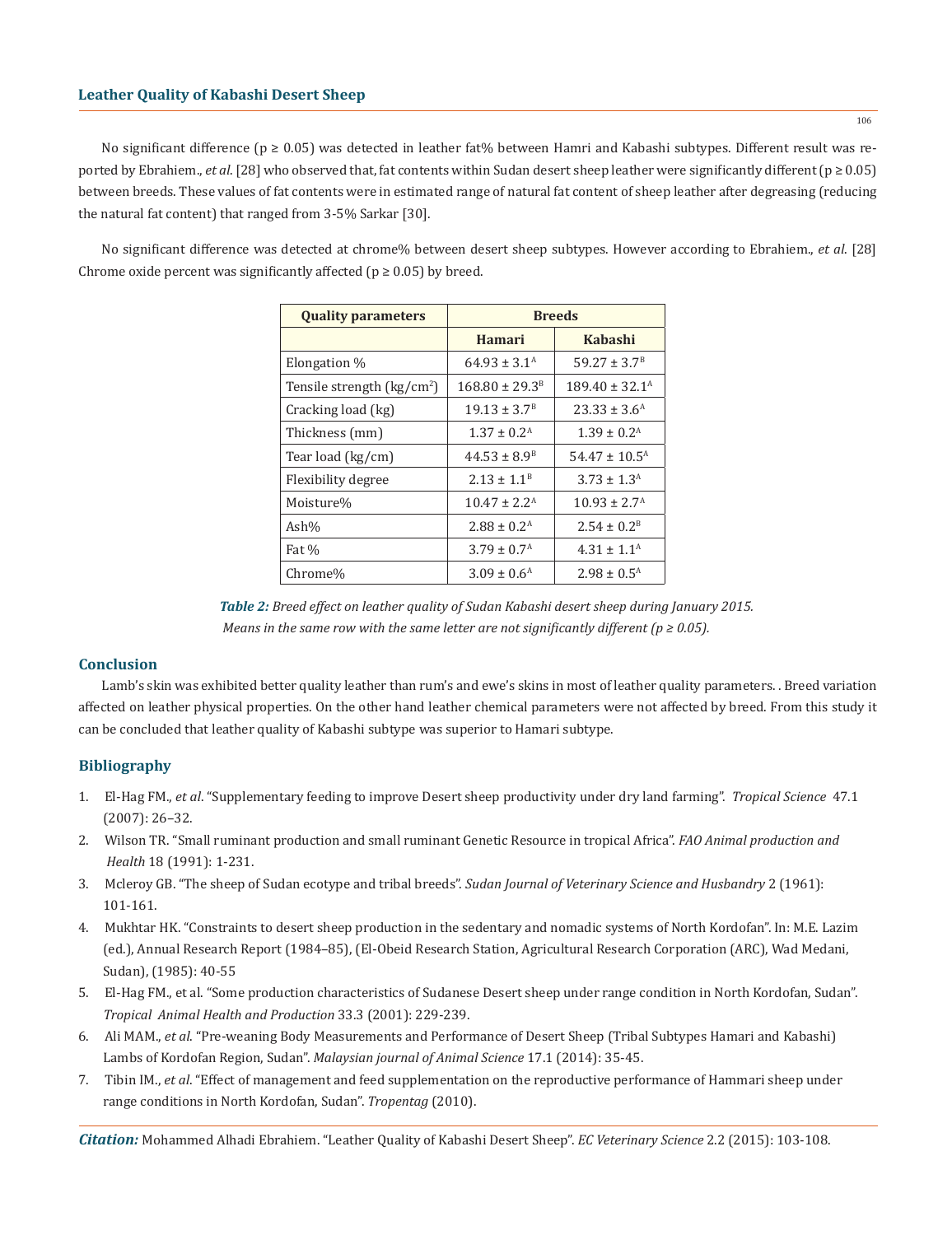# **Leather Quality of Kabashi Desert Sheep**

- 8. Abusuwar AO., *et al*. "Effect of Feeding Treated Groundnut Hulls with Molasses on Performance of Desert Sheep during Late Sum mer in Arid Rangelands of Western Sudan". *International Journal of Theoretical & Applied Sciences* 4.2 (2012): 122-127.
- 9. Yehia E. "Ecology of some herbaceous forage in North Kordofan". M. Sc. Thesis, Institute of Environmental Studies, University of Khartoum, Sudan (2002).
- 10. ISO 2418: (IULTCS/IUP 2, IULTCS/IUC 2). "Leather- Chemical, physical and mechanical and fastness tests-Sampling location" (2002).
- 11. ISO 4044: (IULTCS/IUC 3). "Leather- Chemical tests- Preparation of chemical test samples" (2008).
- 12. ISO 3376: (IULTCS/IUP 6). "Leather- Physical and mechanical tests- Determination of tensile strength and percentage extension" (2002).
- 13. ISO 5402: (IULTCS/IUP 20). "Leather- Physical and mechanical tests- Determination of flex resistance by flexometer method" (2002).
- 14. ISO 3377-1: (IULTCS/IUP 40). "Leather- Physical and mechanical tests- Determination of tear load- Part 1: Single edge tear" (2002).
- 15. ISO 3378: (IULTCS/IUP 12). "Leather- Physical and mechanical tests- Determination of resistance to grain cracking and grain crack index" (2002).
- 16. Society of Leather Trades Chemists. "Official methods of analysis". Fourth revised edition- Society of leather trades chemists 52 crouch hall line, Redbourn, Herts (1965).
- 17. ISO 5398-1: (IULTCS/IUC 8-1). "Leather- Chemical determination of chromic oxide content- Part1: Quantification by titration" (2007).
- 18. Gomez K. and Gomez AA. "Statistical procedure for the agriculture research". 2nd ed.Wily and Sone. Inc (1984).
- 19. SSMO1- Sudanese Standard and Metrology Organization- "Leather standards: for garment leather". Khartoum, Sudan (2004).
- 20. SSMO2- Sudanese Standard and Metrology Organization- "Leather standards: for vegetable and chrome tanned upper leather". Khartoum, Sudan (2008).
- 21. SSMO3- Sudanese Standard and Metrology Organization- "Leather standards: for lining leather". Khartoum, Sudan (2008).
- 22. Sudha TB., *et al.* "Comfort, Chemical, Mechanical, and Structural Properties of Natural and Synthetic Leathers Used for Apparel". *Journal of Applied Polymer Science* 114.3 (2009): 1761–1767.
- 23. Salehi M., *et al*. "Effects of type, sex and age on goat skin and leather characteristics". *Animal Production Science* 54.5 (2014): 638–644.
- 24. Passman A. and Sumner RMW. "Effects of breed and level of feeding on leather production from 18month-oldwethers". *New Zea land Journal of Experimental Agriculture* 11.1 (1983): 47-52.
- 25. Teklebrhan T., *et al*. "Skin/leather quality of indigenous and crossbred (Dorper x Indigenous) F1 sheep". *Livestock Research For Rural Development* 24.4 (2012).
- 26. Craig AS., *et al*. "Ultra structural organization of skin: classification on the basis of mechanical role". *Connective Tissue Research* 16.3 (1987): 213–223.
- 27. Jacinto MAC., *et al*. "Anatomic and structural characteristics of wool and non-wool sheep (Ovis aries L.) in regard to the physico mechanical aspects of the leather". *Brazilian Journal of Animal Science* 33.4 (2005): 1001-1008.
- 28. Ebrahiem MA., *et al*. "The effect of breed on Skin\Leather Quality of Sudan Desert Sheep". *Global Journal of Animal Scientific Re search 3*.1(2015): 6-10.
- 29. Oliveira RJF., *et al*. "Influence of genotype on physico-mechanical characteristics of goat and sheep leather". *Small Ruminant Re search* 73.1.3 (2007): 181-185.
- 30. Sarkar KT. "Hide and skins processing technique. In: how to processing raw hide and skins in the tannery" *Indian Leather Pro ducer Association* (1991).